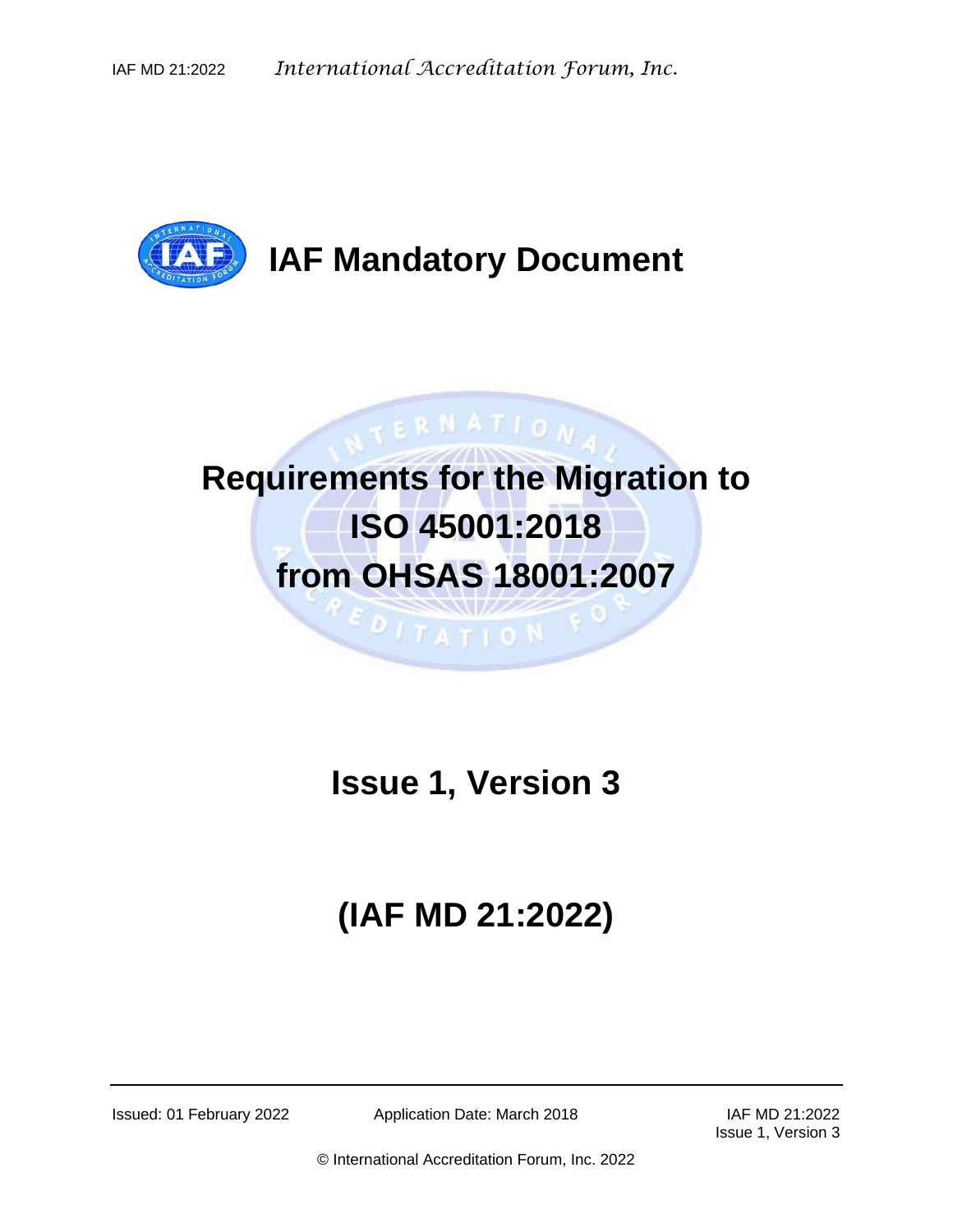IAF MD 21:2022 *International Accreditation Forum, Inc.*

The International Accreditation Forum, Inc. (IAF) facilitates trade and supports regulators by operating a worldwide mutual recognition arrangement among Accreditation Bodies (ABs) in order that the results issued by Conformity Assessment Bodies (CABs) accredited by IAF members are accepted globally.

Accreditation reduces risk for business and its customers by assuring them that accredited CABs are competent to carry out the work they undertake within their scope of accreditation. ABs that are members of IAF and their accredited CABs are required to comply with appropriate international standards and IAF mandatory documents for the consistent application of those standards.

ABs that are signatories to the IAF Multilateral Recognition Arrangement (MLA) are evaluated regularly by an appointed team of peers to provide confidence in the operation of their accreditation programs. The structure and scope of the IAF MLA is detailed in IAF PR 4 - Structure of IAF MLA and Endorsed Normative Documents.

The IAF MLA is structured in five levels: Level 1 specifies mandatory criteria that apply to all ABs, ISO/IEC 17011. The combination of a Level 2 activity(ies) and the corresponding Level 3 normative document(s) is called the main scope of the MLA, and the combination of Level 4 (if applicable) and Level 5 relevant normative documents is called a sub-scope of the MLA.

- The main scope of the MLA includes activities e.g. product certification and associated mandatory documents e.g. ISO/IEC 17065. The attestations made by CABs at the main scope level are considered to be equally reliable.
- The sub-scope of the MLA includes conformity assessment requirements e.g. ISO 9001 and scheme specific requirements, where applicable, e.g. ISO TS 22003. The attestations made by CABs at the sub scope level are considered to be equivalent.

The IAF MLA delivers the confidence needed for market acceptance of conformity assessment outcomes. An attestation issued, within the scope of the IAF MLA, by a body that is accredited by an IAF MLA signatory AB can be recognized worldwide, thereby facilitating international trade.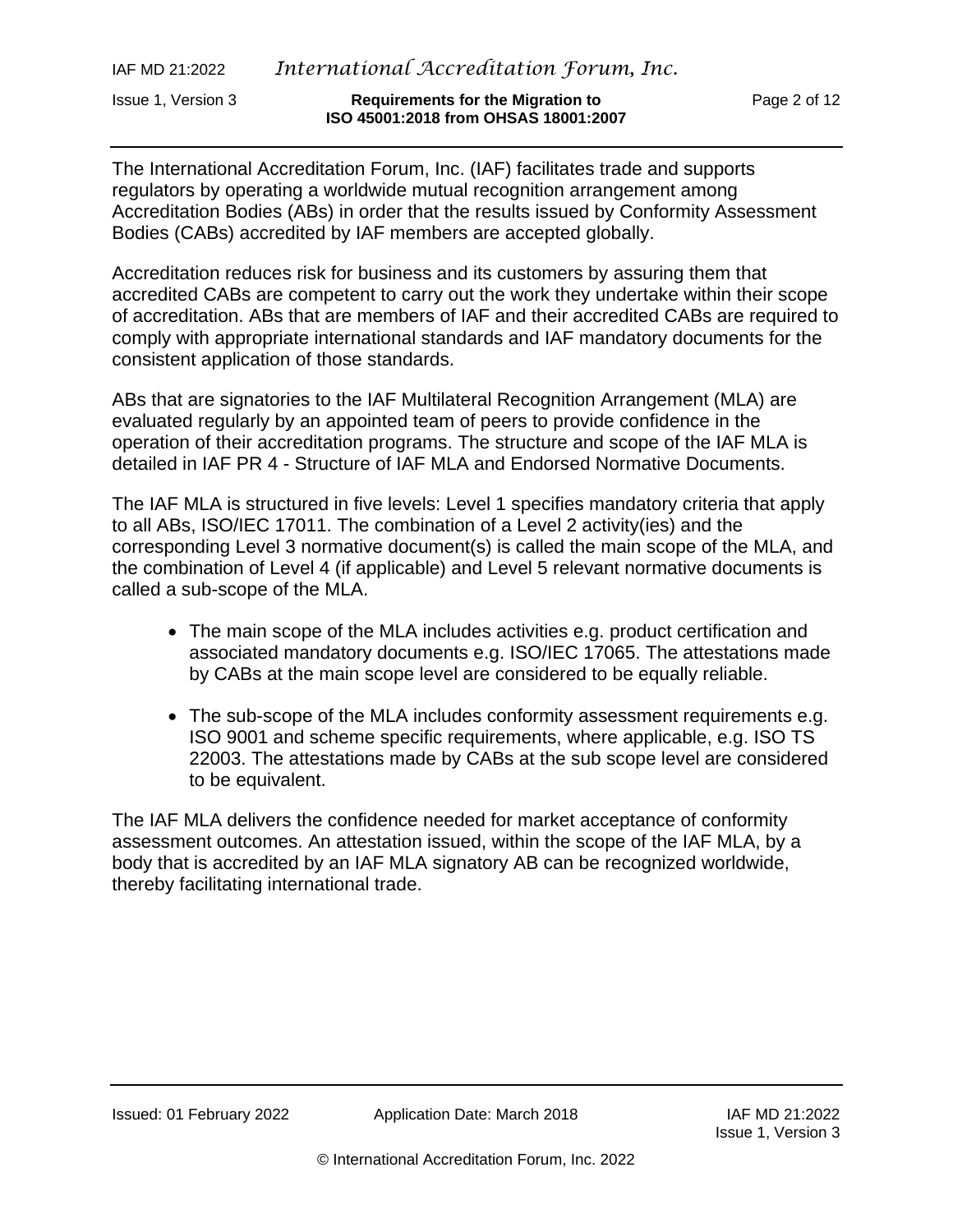Issue 1, Version 3 **Requirements for the Migration to** Page 3 of 12 **ISO 45001:2018 from OHSAS 18001:2007**

#### **INTRODUCTION TO IAF MANDATORY DOCUMENTS**

The term "should" is used in this document to indicate recognised means of meeting the requirements of the standard. A Conformity Assessment Body (CAB) can meet these in an equivalent way provided this can be demonstrated to an Accreditation Body (AB). The term "shall" is used in this document to indicate those provisions which, reflecting the requirements of the relevant standard, are mandatory.

#### **Background to the Development of Standards for Occupational Health and Safety Management Systems (OHSMS)**

(NOTE: In many cultures "occupational health and safety", or "OH&S", is referred to as "occupational safety and health", or "OSH". The two terms are synonymous.)

The development of standards for OHSMS began in the early 1990s, with the eventual publication of BS 8800 in 1996. An ISO workshop in that year debated whether it was appropriate to develop an OHSMS International Standard and decided the timing was not right to do so.

The OHSAS Project Group was formed in the late 1990s and published OHSAS 18001 in 1999 and OHSAS 18002 in 2000. AS/NZ 4801 was also published in 2000, followed by the publication of the ILO's *OSH Guidelines* in 2001 and ANSI Z10 in 2003. A revision of OHSAS 18001 was published in 2007, and a revision of OHSAS 18002 in 2008. ANSI Z10 was revised in 2013.

While the OHSAS Project Group has full ownership of the copyright in OHSAS 18001, it has entered into royalty free licensing and copyright agreements with many National Standardization Bodies. This has facilitated the adoption and use of OHSAS 18001 at the national level, and promoted its implementation by organizations. In turn, this has led to a global improvement in OH&S culture.

Further ISO consultations on developing an OHSMS International Standard took place in 2007, resulting in a second decision to wait.

The most recent OHSAS Standards and Certificates survey (for 2011 data) demonstrated that 127 countries are now using OHSMS standards, mainly based on the adoption or adaptation of OHSAS 18001, and indicated that there is a need for an International Standard in this field. Consequently, a new work item proposal was presented to ISO in March 2013, which led to the project to develop ISO 45001 *Occupational health and safety management systems – Requirements with guidance for use.*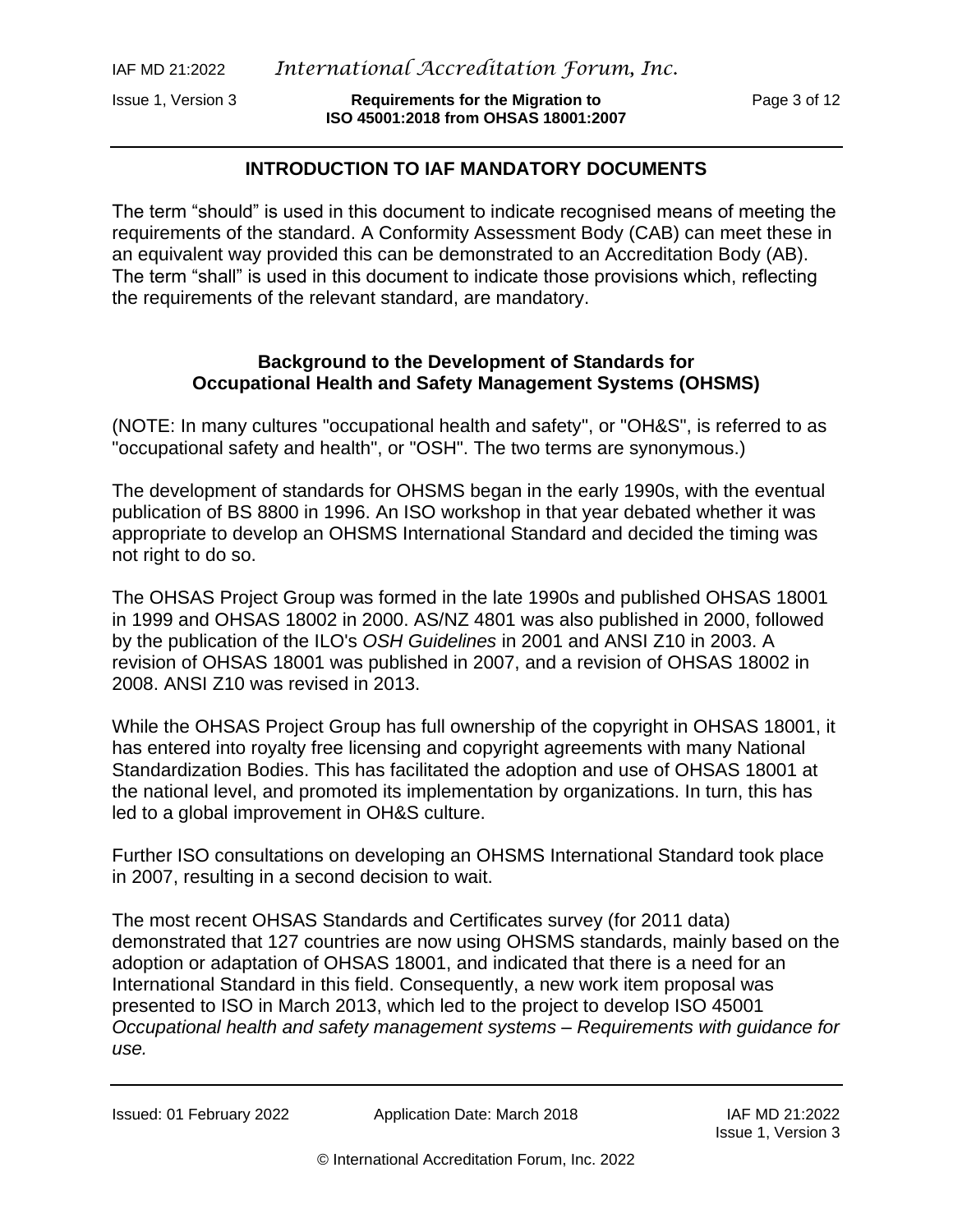It should be noted that some Legislators/Regulators have made reference to OHSAS 18001 in their local legal frameworks and this needs to be taken into consideration in the migration process.

In addition, there are other OHSMS standards in some countries that are similar to, but not fully aligned with, OHSAS 18001; however, these standards are not covered by this IAF Mandatory Document.

The ISO project to develop ISO 45001 seeks to harmonize these standards and to share best practice.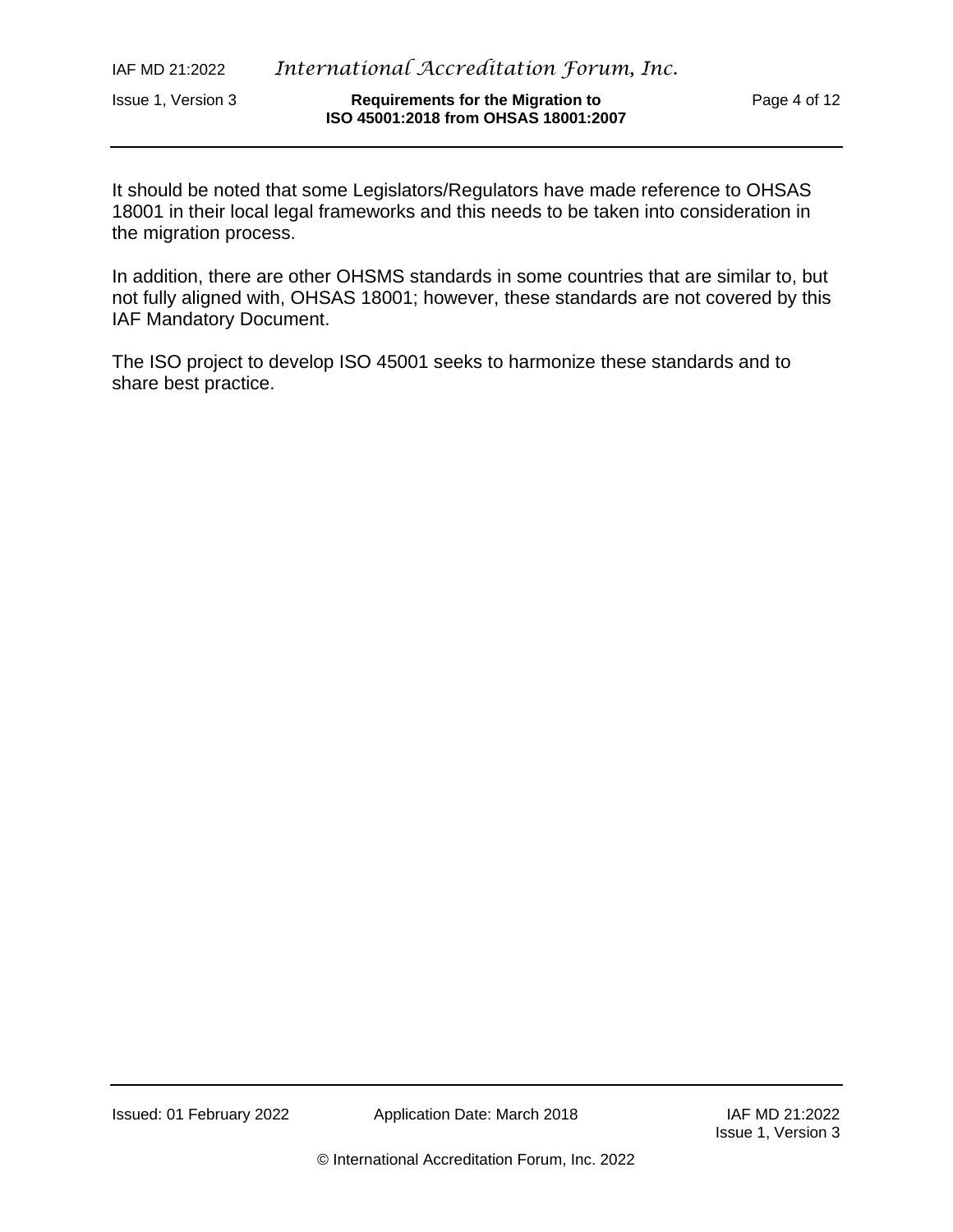Issue 1, Version 3 **Requirements for the Migration to** Page 5 of 12 **ISO 45001:2018 from OHSAS 18001:2007**

#### **TABLE OF CONTENTS**

| 3. SPECIFIC GUIDANCE FOR INTERESTED PARTIES INVOLVED IN                       |  |
|-------------------------------------------------------------------------------|--|
|                                                                               |  |
|                                                                               |  |
| 4.1 Implementation of Migration of Certification from OHSAS 18001:2007 to ISO |  |
| 4.2 General Requirements for Accreditation Bodies and Certification Bodies  8 |  |

Issue No 1, Version 3 Prepared by: IAF Technical Committee Approved by: IAF Members Date: 27 December 2017 Issue Date: 01 February 2022 Application Date: March 2018 Name for Enquiries: Elva Nilsen IAF Corporate Secretary Telephone: +1 613 454-8159 Email: [secretary@iaf.nu](mailto:secretary@iaf.nu)

Issued: 01 February 2022 Application Date: March 2018 IAF MD 21:2022

Issue 1, Version 3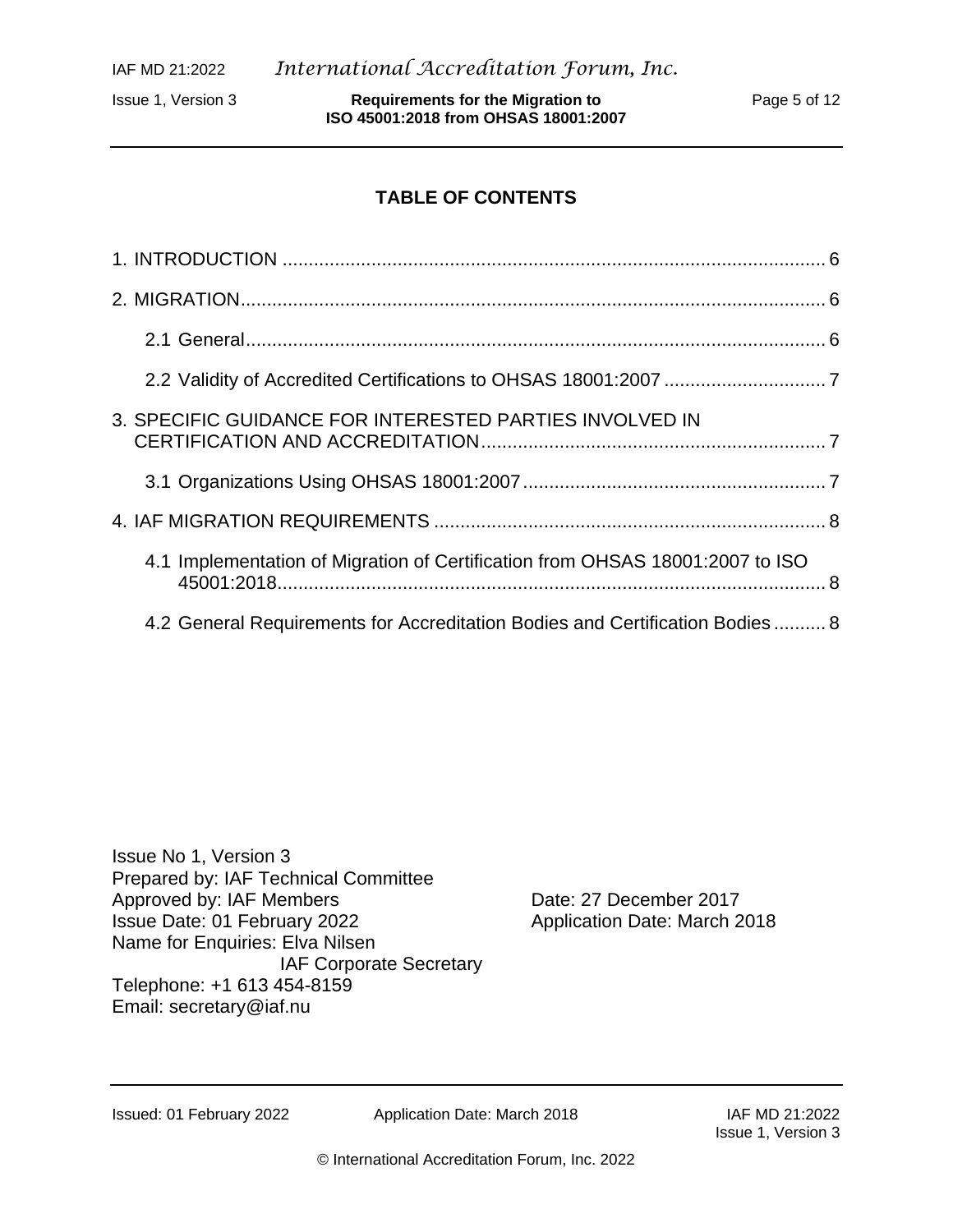#### **Requirements for the Migration to ISO 45001:2018 from OHSAS 18001:2007**

#### <span id="page-5-0"></span>**1. INTRODUCTION**

This document provides requirements for the migration from OHSAS 18001:2007 to ISO 45001:2018 and has been prepared by the International Accreditation Forum (IAF) in cooperation with the OHSAS Project Group and ISO to provide advice to interested parties on migration arrangements to be considered before implementing ISO 45001. It identifies activities which shall be considered by relevant interested parties and increases understanding of the context of ISO 45001.

These migration requirements apply only for migration of OHSAS 18001:2007 to ISO 45001:2018 by the same Certification Body.

Relevant interested parties who will benefit from this document include:

- i) Organizations certified and/or using OHSAS 18001:2007.
- ii) Accreditation Bodies (AB's).
- iii) Certification Bodies (CB's).
- iv) Legislators and Regulators.
- v) Trade/Contracting/Procurement Boards.
- vi) Workers.
- vii) Society.

#### <span id="page-5-1"></span>**2. MIGRATION**

#### <span id="page-5-2"></span>**2.1 General**

*The OHSAS Project Group has fully reviewed and endorsed ISO 45001:2018 as the replacement for OHSAS 18001:2007. Therefore, once ISO 45001:2018 has been published, the official status of OHSAS 18001:2007 will be considered as being "Withdrawn" taking account the three-year migration period. This will be communicated by the OHSAS Project Group to the NSBs that use OHSAS 18001:2007 and to the known local Legislators/Regulators that have adopted it in their local legal frameworks.*

The IAF, OHSAS Project Group and the ISO have agreed to a three-year migration period from the publication date of ISO 45001:2018.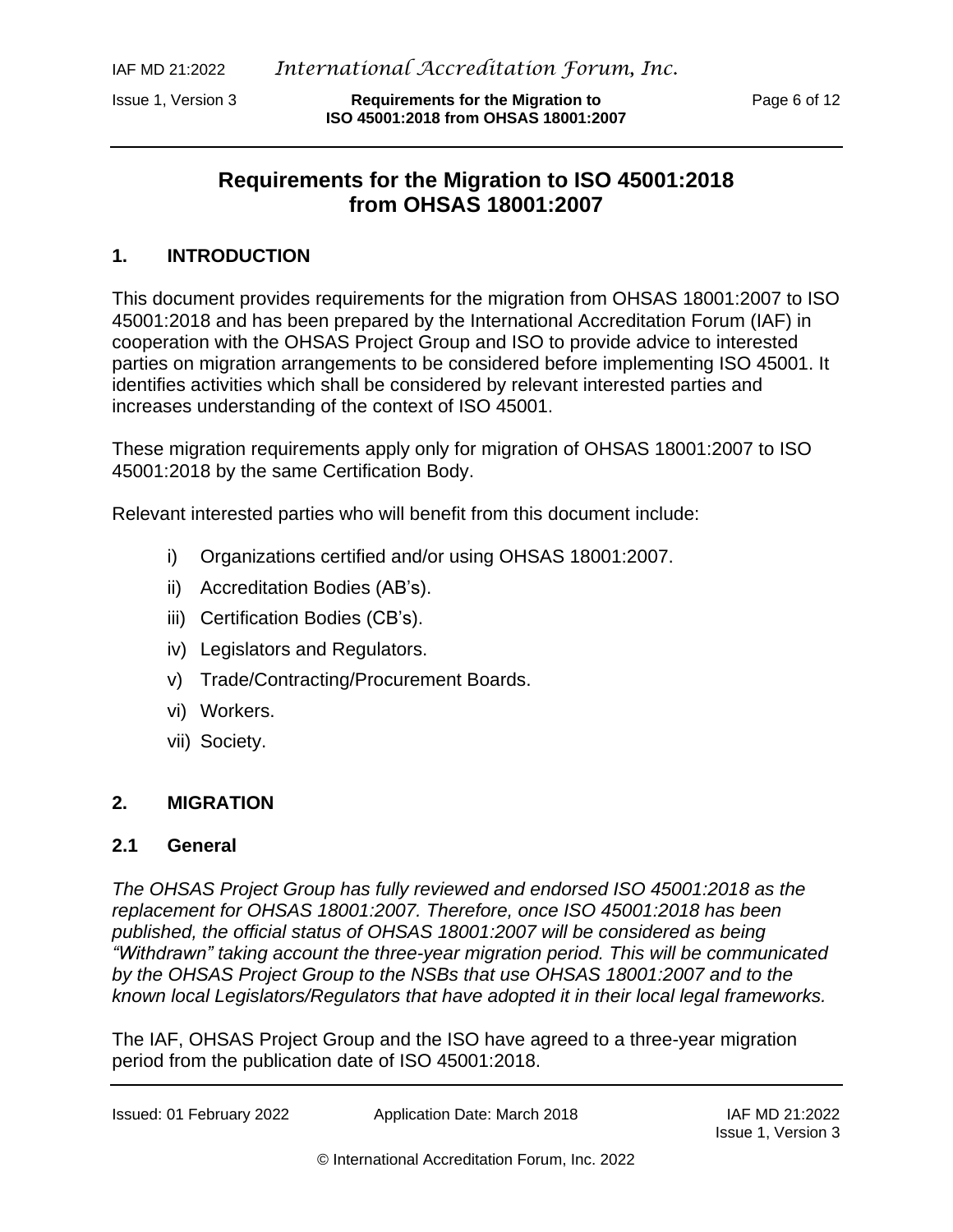NOTE: Any reference to OHSAS 18001:2007 also applies to BS OHSAS 18001:2007 and to any national equivalent standard.

IAF Resolution 2016-15 was passed by the IAF General Assembly in New Delhi, India on 4 th November 2016 endorsing a 3-year migration period to ISO 45001:2018.

It is planned that the IAF, OHSAS Project Group and ISO will communicate using all necessary channels about this Migration process. Training packages, Awareness activities, and Webinars are a few examples of what will be created and performed by their members in order to be able to properly inform and encourage existing customers certified to OHSAS 18001:2007 or any equivalent national standard to move to the new standard.

#### <span id="page-6-0"></span>**2.2 Validity of Accredited Certifications to OHSAS 18001:2007**

The IAF will only promote the acceptance of ISO 45001:2018 accredited certificates after the end of the ISO 45001:2018 migration period.

The expiry date of accredited certifications to OHSAS 18001:2007 issued during the migration period shall correspond to the end of the three-year migration period.

NOTE: Where local legislation/regulation requires accredited OHSMS certification and the legislation/regulation has not been amended to reference ISO 45001, the validity of accredited certification to BS OHSAS 18001 (or national equivalent standard) may be extended.

#### <span id="page-6-1"></span>**3. SPECIFIC GUIDANCE FOR INTERESTED PARTIES INVOLVED IN CERTIFICATION AND ACCREDITATION**

For any organisation, the degree of change necessary will be dependent upon the maturity and effectiveness of the current management system and organisational structure and practices. Therefore, an impact analysis/gap assessment is strongly recommended in order to identify realistic resource and time implications.

#### <span id="page-6-2"></span>**3.1 Organizations Using OHSAS 18001:2007**

Organizations using OHSAS 18001:2007 are recommended to take the following actions: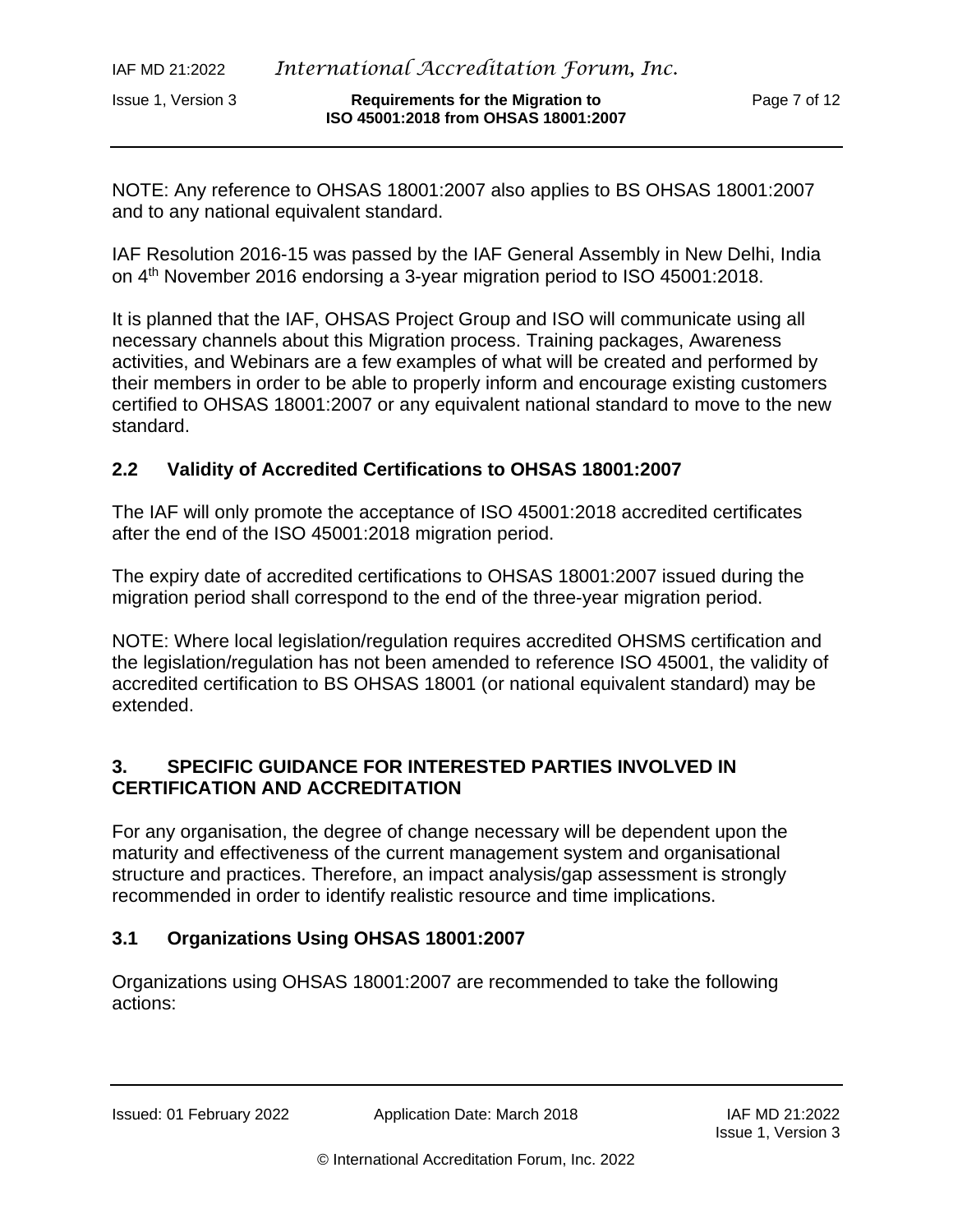- i) Obtain a copy of ISO 45001 (or a copy of the earlier Final Draft International Standard if early planning and adaptation is preferred).
- ii) Identify the gaps in the OHSMS which need to be addressed to meet any new requirements.
- iii) Develop an implementation plan.
- iv) Ensure that any new competence needs are met and create awareness for all parties that have an impact on the effectiveness of the OHSMS.
- v) Update the existing OHSMS to meet the new requirements and provide verification of its effectiveness.
- vi) Where applicable, liaise with their Certification Body for migration arrangements.

NOTE: Users should be aware that technical changes can occur in the development of a standard following the Draft International Standard (DIS) or later draft stage document before the International Standard (IS). While organizations can start their preparations at the DIS or later draft stage document before the IS, significant changes to the OHSMS should not be implemented until the technical content is finalized, i.e. either at the Final Draft International Standard (FDIS) stage, or when the standard is published.

#### <span id="page-7-0"></span>**4. IAF MIGRATION REQUIREMENTS**

#### <span id="page-7-1"></span>**4.1 Implementation of Migration of Certification from OHSAS 18001:2007 to ISO 45001:2018**

This document is intended to allow for early planning and adoption of the new requirements of ISO 45001:2018, taking into account changes that may still occur during the DIS or later draft stage document before the IS.

While planning activities are encouraged during the DIS or later draft stage document before the IS, it is recommended that organisations exercise caution as there may still be further technical changes until the standard is published.

CB's shall keep track of all evaluation activities during the DIS stage or latest draft stage document before the IS for full verification at the time of the migration audit to ISO 45001:2018.

#### <span id="page-7-2"></span>**4.2 General Requirements for Accreditation Bodies and Certification Bodies**

#### 4.2.1 Accreditation Bodies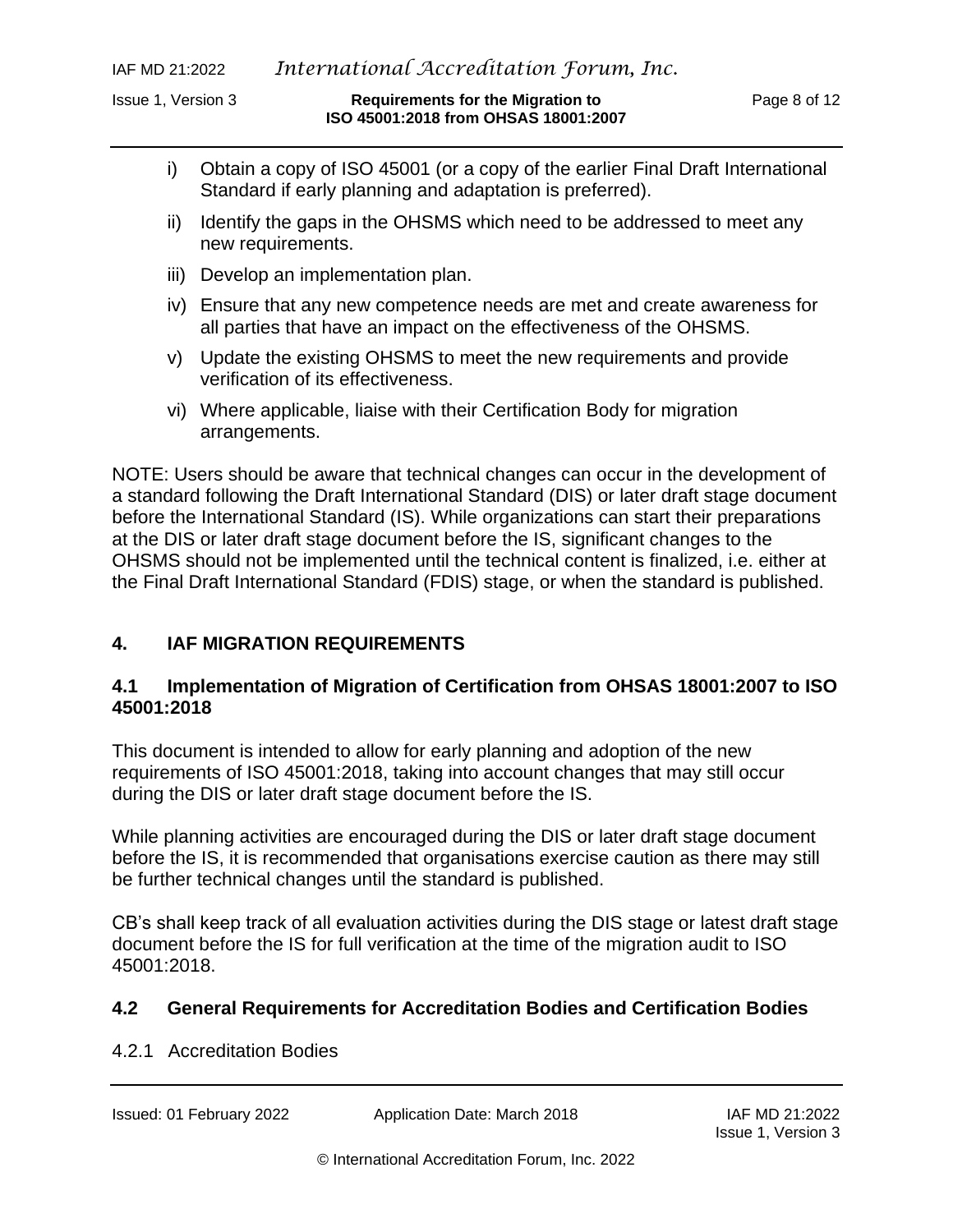The implementation shall, wherever possible, be verified during normal scheduled activity, noting that there may be some need for additional assessment time.

Additional assessments may be necessary for a CB requesting accreditation within an accelerated timeframe.

AB's shall, at the earliest opportunity, communicate their migration arrangements and requirements to their accredited CB's. It is recommended that the migration arrangements take account of the following:

i) Training and verification of competence of assessors and other staff, including the training related to auditing of control of OH&S risks.

NOTE: AB's are encouraged to commence training at the DIS stage but additional training may be required to address any differences between the latest draft stage document and the final published standard.

- ii) The AB shall develop its migration programmes to make full use of available time, including carrying out as much activity as possible at the DIS or latest draft stage document in order to enable accreditation for the new standard to be available at the earliest opportunity. Recognizing the risk associated with utilizing a draft document and the need for potential additional activity upon the final document.
- iii) Assessments that include the migration to ISO 45001:2018 shall focus on changes to be implemented by CB's as a result of implementing the new standard: primary consideration should be given to consistent interpretation of the requirements, competence, reporting and any associated change in audit methodology. The assessment will also need to review the CB's arrangements for migrating its clients.
- iv) For accredited OHSAS 18001:2007 CB's that have issued only accredited OHSAS 18001:2007 certificates, at a minimum the AB shall conduct a documentation review for a minimum of one assessor man-day.
	- a. If the output of the review is positive the new accreditation certificate may be issued.
	- b. If the output is negative the AB will decide about any additional evaluation needed (i.e. additional documentation review or an office assessment or witnessing an audit conducted by the CB).

NOTE 1: AB's should note that ISO/CASCO WG 48 is developing ISO/IEC TS 17021-10 which will include specific competence requirements for auditing and certification to an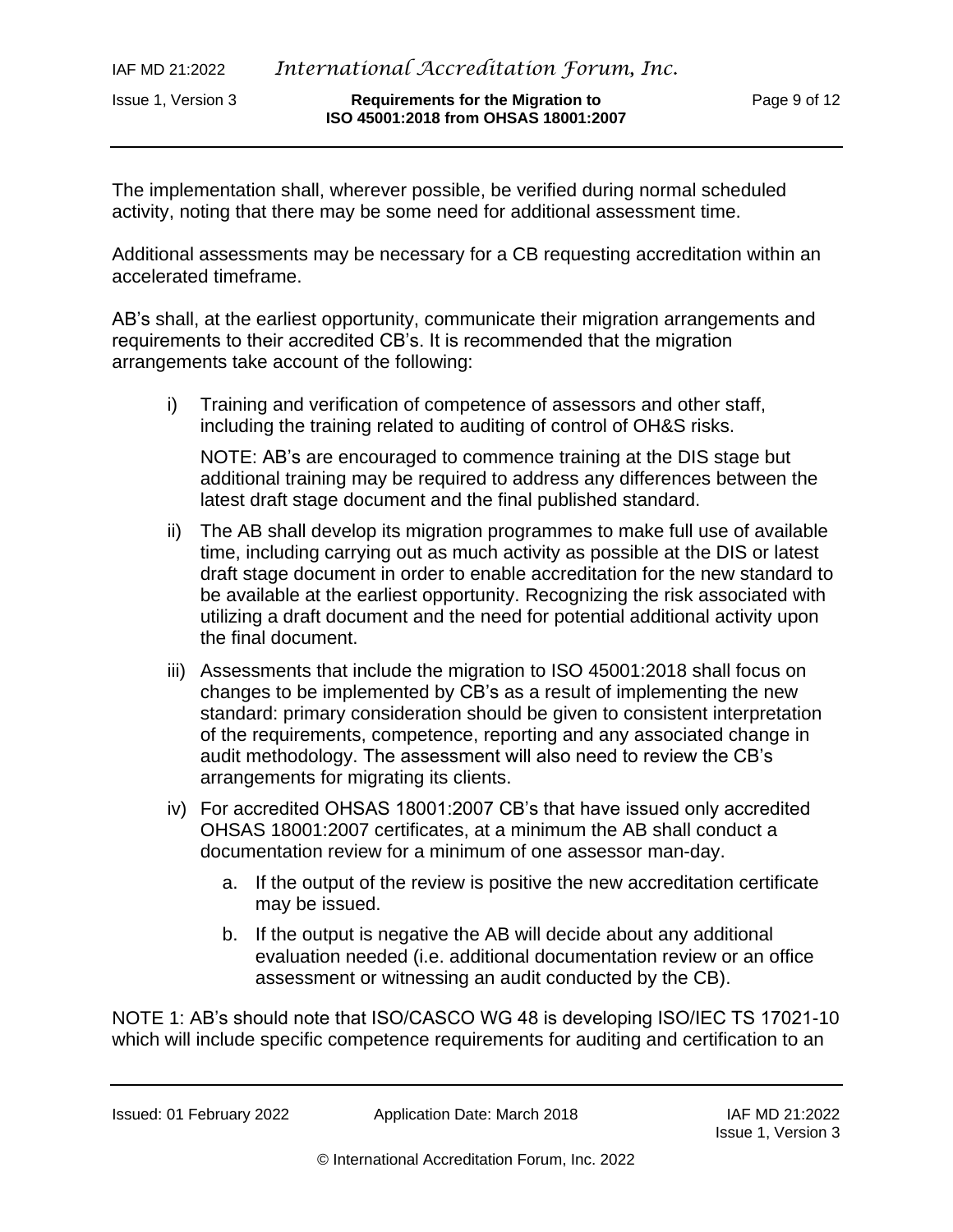OHSMS. Furthermore, it is to be noted that a new IAF MD on OH&SMS is under development and that it shall be used for all ISO 45001:2018 accreditation activities.

#### 4.2.2 Certification Bodies

CB's are encouraged to start briefing their clients from the DIS stage and can, if requested, start to perform gap analysis between their clients' systems and the DIS.

CB's shall keep track of all evaluation activities during the DIS stage or latest draft stage document before the IS for full verification at the time of the migration audit to ISO 45001:2018.

Accredited certifications to ISO 45001:2018 shall only be issued once the CB has been accredited to deliver certification to the new standard and after the organization has demonstrated conformity to ISO 45001:2018.

Based on the agreement with the organizations certified to OHSAS 18001:2007, CB's can conduct migration activities during a routine surveillance, recertification audit or a special audit. Where migration audits are carried out in conjunction with scheduled surveillance or recertification (i.e. progressive or staged approach) then a minimum of 1 auditor man-day is required to be added to cover existing and new requirements implied by ISO 45001:2018. Recognizing that each client and migration audit is unique and audit duration will be increased above the minimum as needed to sufficiently demonstrate conformity to ISO 45001:2018.

CB's shall communicate their migration arrangements to their clients at the earliest opportunity. It is recommended that this is done at the DIS or latest draft stage document before the IS.

CB's shall develop migration plans to address the following:

i) Training and verification of competence of auditors and other staff.

NOTE 1: While CB's are encouraged to commence training at the DIS stage, they should be aware that additional training may be required to address any differences between the DIS or latest draft stage document and the final published standard.

NOTE 2: CB's should note that ISO/CASCO WG 48 is developing ISO/IEC TS 17021-10 which will include specific competence requirements for auditing and certification to an OHSMS. Furthermore, it is to be noted that a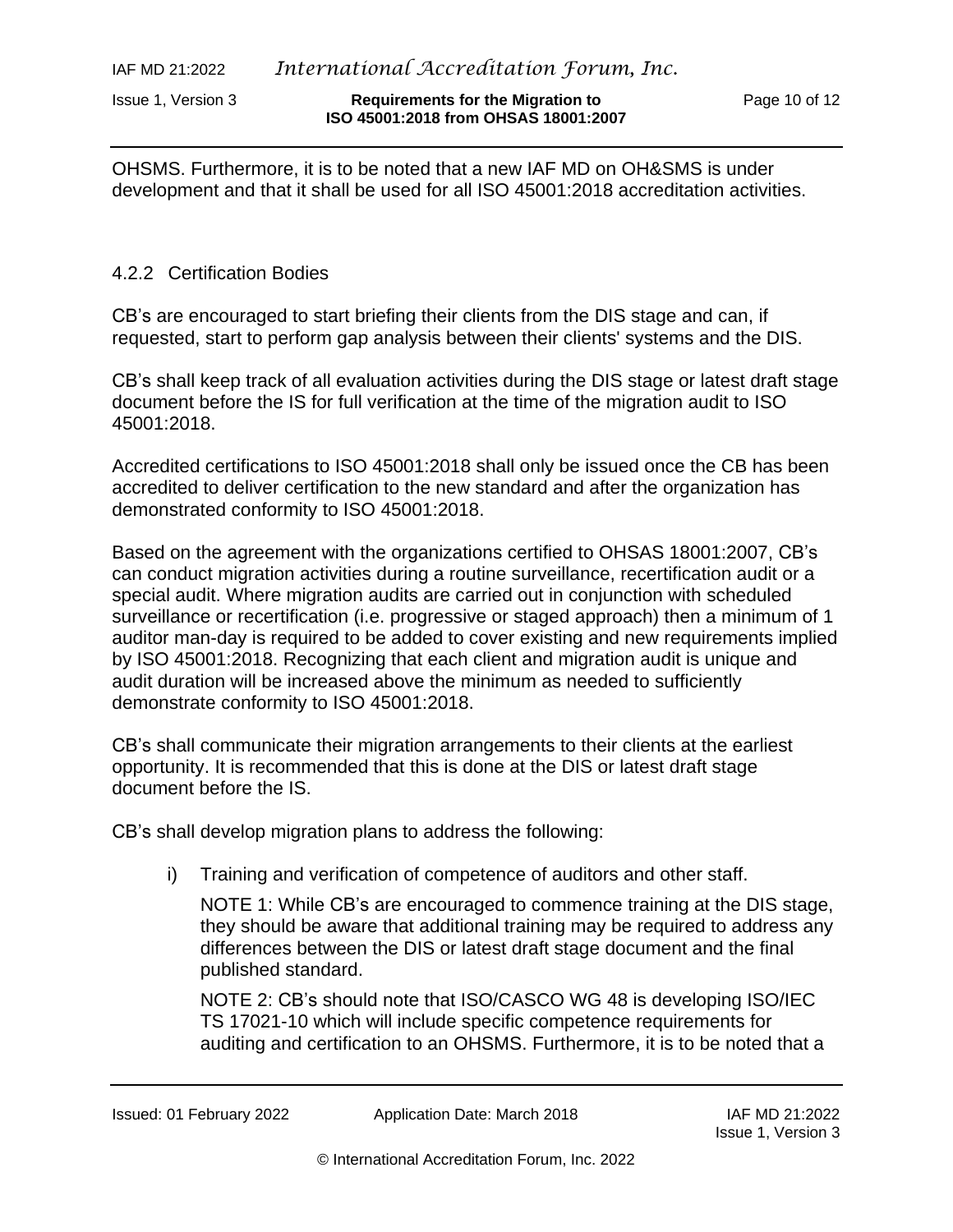new IAF MD on OH&SMS is under development and that it shall be used for all ISO 45001:2018 accreditation activities.

- ii) The CB's arrangements for communicating with its clients.
- iii) The CB's arrangements for auditing conformity to the new standard. For example, will it be a single visit or a staged approach.
- iv) How the CB will ensure clients' ongoing conformity to OHSAS 18001:2007 through the migration process.
- v) How the CB plans to use the results of any evaluation activities conducted during the DIS or latest draft stage document before the IS.
- vi) Action to be taken in respect of clients that have failed to complete the migration by three years after the publication of ISO 45001:2018. For example, the level of audit necessary for certification to be restored.

The following shall also be ensured:

- i) All issues that require client action for conformity with the new requirements shall be clearly identified and raised as documented findings.
- ii) Only when all identified outstanding issues have been appropriately addressed and the effectiveness of the management system demonstrated, can auditors recommend certification to the published ISO 45001:2018 standard.
- iii) Records shall be available to verify that all prior migration audit findings have been evaluated for corrective action and conformity before any recommendation for approval to ISO 45001:2018 can be made.
- iv) The CB shall ensure that the evaluation of a client's conformity to the new requirements during the migration phase does not interfere with the client's on-going conformity to OHSAS 18001:2007.
- v) Where evaluation activities have taken place at the DIS or FDIS, a review will be undertaken by the Decision Maker to ensure the validity of such activity is taken into account in the decision process.
- vi) The decision to issue certification to ISO 45001:2018 shall only be made once actions in respect of all outstanding major non-conformities have been reviewed, accepted and verified and the client's corrective action plan for any minor non-conformities has been reviewed and accepted.

NOTE: It is expected that all AB's and CB's are aware of the document AAPG Paper – Good practices for AB's and CAB's in the Transition to ISO